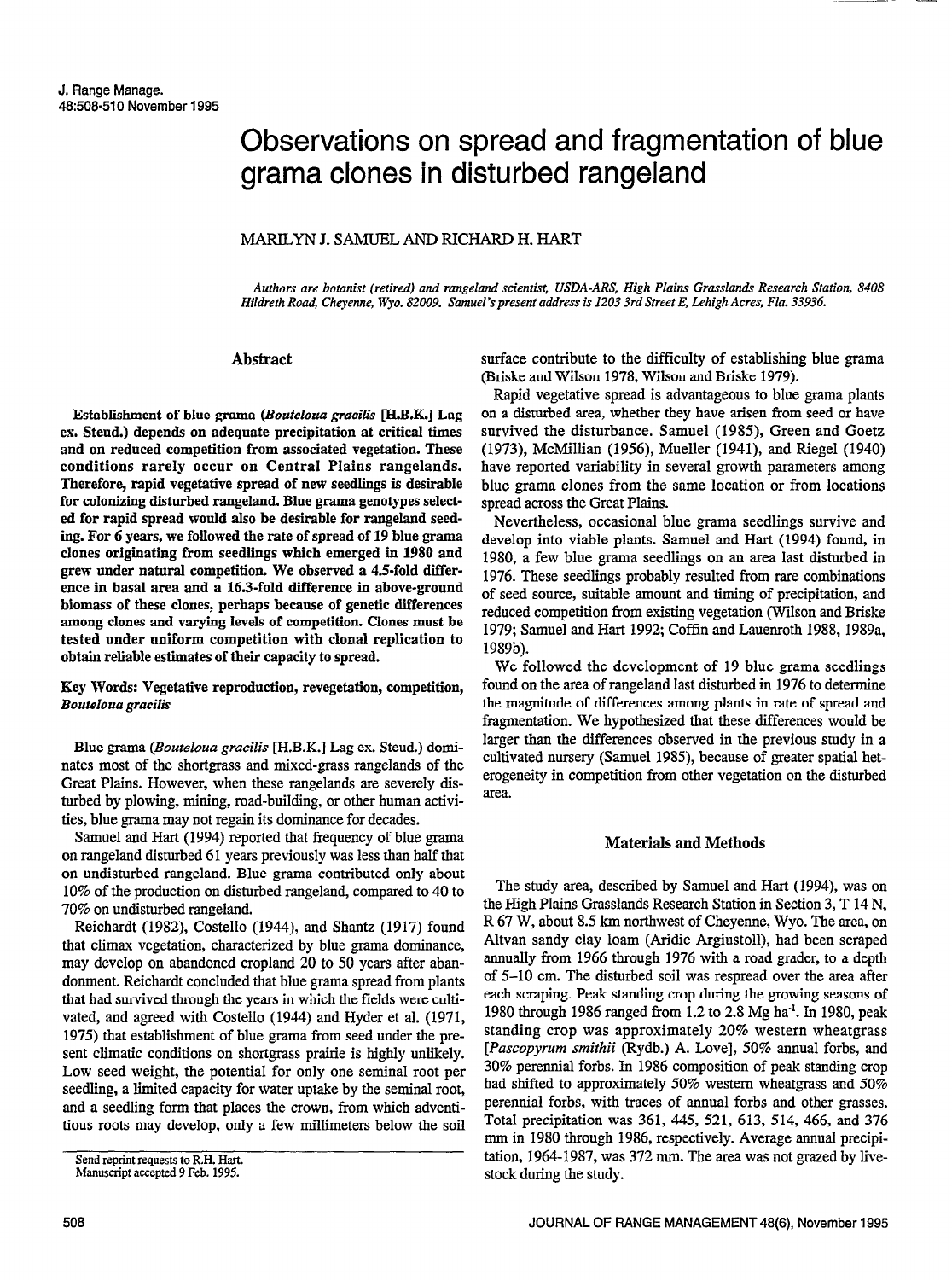Twenty-one seedling blue grama plants were identified, marked, and numbered in the summer of 1980. As the plants developed, clones 10 and 11 merged and it became impossible to measure them individually, so measurements will be reported for 19 clones.

Each clone was mapped and basal area calculated on 28 April 1981; 23 or 28 September 1981; 9 May 1983; 17 or 20 October 1983; 17, 21 or 22 October 1985; and between 29 April and 6 May 1987. Spread on these dates represented spread through the growing seasons of 1980, 1981, 1982, 1983, 1984-1985, and 1986, respectively. We placed a wire grid with a 1.27 by 1.27 cm spacing over each clone and recorded the number and locations of intersections which lay over the basal area of the plant (Hart 1965). Basal area was calculated from the mean number of intersections recorded on five random placements per clone; each intersection was assumed to represent 1.613 cm' of basal area. The clone was mapped from the first placement.

On 17-20 October 1983 and 23-24 September 1985, we clipped all herbage from each clone to ground level, dried it at 60 C, and weighed it. In 1985 we also clipped, dried, and weighed all other vegetation inside each blue grama clone and within O-10 and 10-20 cm of the perimeter of each clone. Because a single plant represented each clone, it was not possible to calculate variances of areas or weights.

Above-ground phytomass estimates (y) in 1983 and 1985 were regressed on basal areas (x) after the 1983 and 1985 growing seasons, respectively, using standard methods. Phytomass estimates in 1985 were also regressed on total phytomass of all vegetation O-10 cm or O-20 cm from the perimeter of each clone, or O-20 cm plus the vegetation within the clone.

#### Results and Discussion

throughout the study. After the 1986 growing season, the basal ters of the clones died, creating bare spots. Clone 80-1 showed area of the largest clone 344 cm<sup>2</sup> was 4.5 times that of the small-<br>the common pattern of bar area of the largest clone,  $344 \text{ cm}^2$ , was  $4.5$  times that of the smallest clone, 76 cm<sup>2</sup> (Fig. 1). In 1983, above-ground phytomass of clone spread (Fig. 2). Clone 80-21 fragmented as it spread, par-<br>the beaviest clone was 14.7 g more than 13 times that of the tially because a rock and a de the heaviest clone was  $14.7$  g, more than 13 times that of the

lightest clone, 1.1 g (Fig. 1). In 1985, the same clones were still heaviest and lightest and weighed 45.7 and 2.8 g, a 16-fold difference.

The lightest clone in 1983 and 1985 was also the clone with the least basal area in 1983, 1985, and 1986. The heaviest clone in 1983 and 1985 was only seventh in area in 1983 and eighth in 1985 and 1986. However, the heaviest clone produced 148 mg of phytomass  $cm<sup>2</sup>$  of basal area in 1983 and 250 mg  $cm<sup>2</sup>$  in 1985, while the clone with the greatest area produced only 72 and 122 mg  $\text{cm}^2$  in 1983 and 1985, respectively. Phytomass of clones was more closely correlated with basal area in 1983 ( $r^2 = 0.67$ ) than in 1985 ( $r^2$  = 0.57).

Competition from associated vegetation is an important factor influencing rate of spread. After 3 growing seasons, blue grama seedlings transplanted into 16-cm openings in a western wheatgrass sod averaged 1.04 g of phytomass (standard error  $= 0.19$ ), vs. 0.20 g of phytomass (standard error  $= 0.05$ ) from seedlings transplanted into very small openings in otherwise undisturbed sod (Samuel and Hart 1992).

When competition is lacking, the range in phytomass and basal area is much smaller. Samuel (1985) selected 5 'slow-spreading' clones, which had spread only a few centimeters in an area plowed 50 years earlier, and 5 'fast-spreading' clones, which had developed into large plants within the same plowed area. In the fourth year of growth in a cultivated nursery, an average of 104 g (range 82-142 g) of above-ground phytomass was harvested from fast-spreading clones vs. an average of 93 g (range  $82-130$  g) from slow-spreading clones.

We did not estimate competition until 1985, when phytomass of blue grama clones was not correlated with phytomass of associated vegetation in any of the 3 zones measured (data not shown). If phytomass of associated vegetation had been measured in the first 1 or 2 years of establishment, some correlation might have been detected.

Basal area of every clone increased in nearly every year Often, as the clones increased in size, older stems near the cen-<br>proughout the study After the 1986 growing season the hasal ters of the clones died, creating bare





Fig. 1. Basal area at the end of the 1986 growing season, and dry weight of above-ground phytomass at the ends of the 1983 and 1985 growing seasons, of 19 blue grama clones arising from seedlings established in 1980.